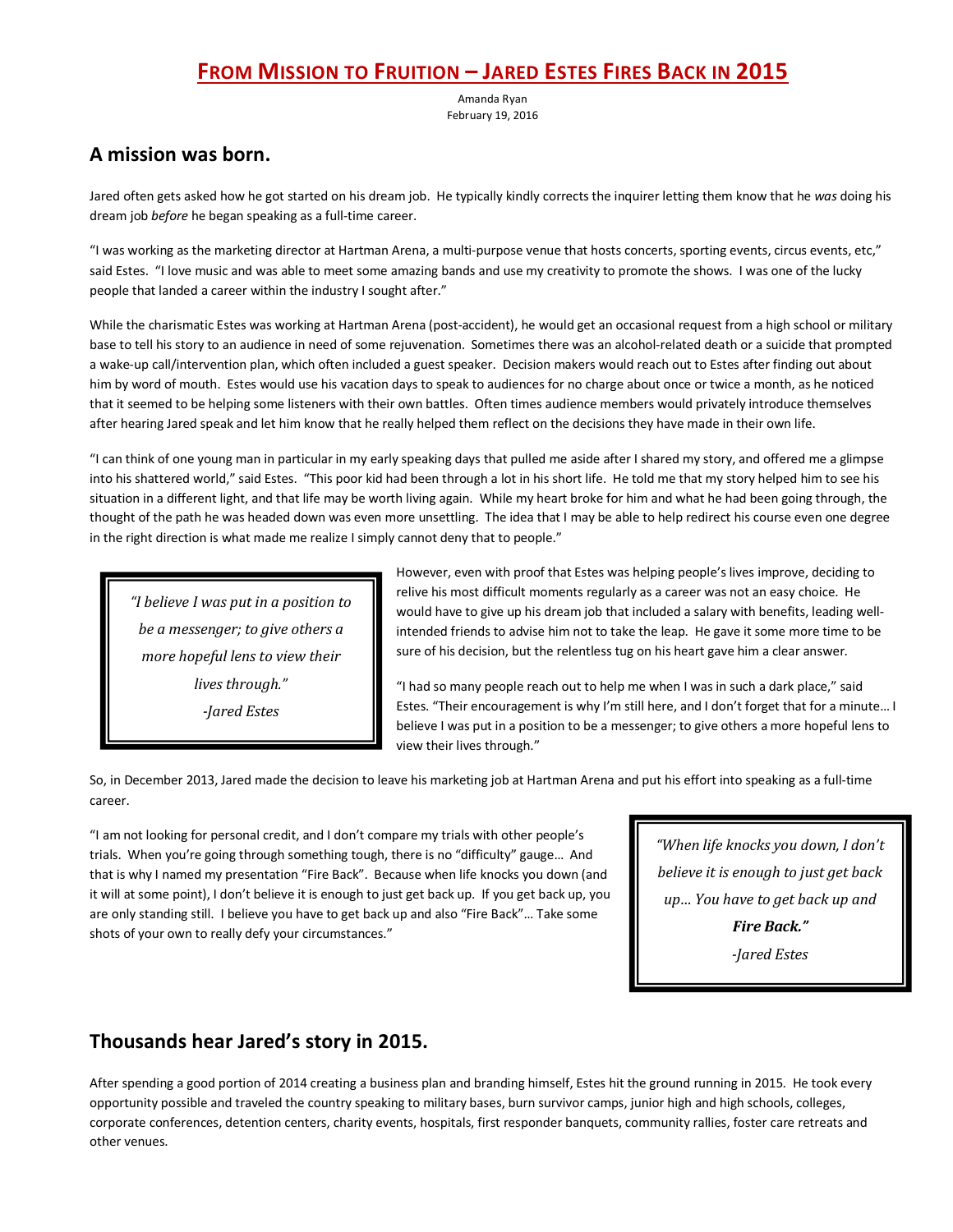### *SCHOOLS*



Jared has always enjoyed the challenge of reaching students and in 2015 he spoke to over 20 schools about choices, perseverance, and their own personal struggles to help chart a course towards a brighter future. "I understand there is great responsibility involved in speaking to our youth because they are still impressionable and have so much life ahead of them," said Estes. "The potential I see in the students I meet is massive to say the least, so the notion that I might in some small way help them to reach that potential keeps me extremely motivated." As far as *how* he reaches students, Estes says, "I think that being a kid-at-heart really helps when I speak to young adults. Students are smart and they appreciate sincerity. I don't claim to have all the answers, and I try to put myself in their shoes and think about the things they may be going through," said Estes.

#### *MILITARY*

*"No Mission Too Difficult. No Sacrifice Too Great. Duty First!" -1st Infantry Division motto*



The biggest "Fire Back" news of 2015 came when Jared secured a contract with the US Army to be a resilience trainer for the soldiers. Last year alone he spoke to more than 6,000 soldiers in New York, Missouri, and Kansas. Fort Riley has become one of Jared's favorite places on earth.



"It's impossible not to feel hopeful and grateful when I am around these

soldiers," said Estes. "I feel like the most blessed man on earth spending my days and having meaningful conversations with people whom I greatly admire. These men have so much courage and they live their mantra while on and off duty. *No mission too difficult. No sacrifice too great. Duty First!"*

Along with getting to meet the soldiers and hear their inspiring stories, Jared also accepted invitations to take part in various activities with his heroes. Some of his favorite events have been a competitive 12 mile ruck march at Fort Riley, leading a 5k run with 800+ soldiers behind him at Fort Leonardwood in Missouri, and learning how to consistently crash a Blackhawk helicopter in the flight simulator.

#### *BURN CAMPS*

Last year Jared also had the good fortune to speak and volunteer at two different camps for young burn survivors in Wisconsin and Oklahoma.

Jared commented, "I wish everyone in America could attend these camps. These young survivors have so much to teach us all about strength, perspective, gratitude, and rejecting pity. They absolutely brightened up my world, and I can't wait to see where they all go from here."

Jared went into these camps believing he was going to teach the campers about resilience and accepting oneself, but said he left feeling like the young burn survivors taught him just as much, if not more.